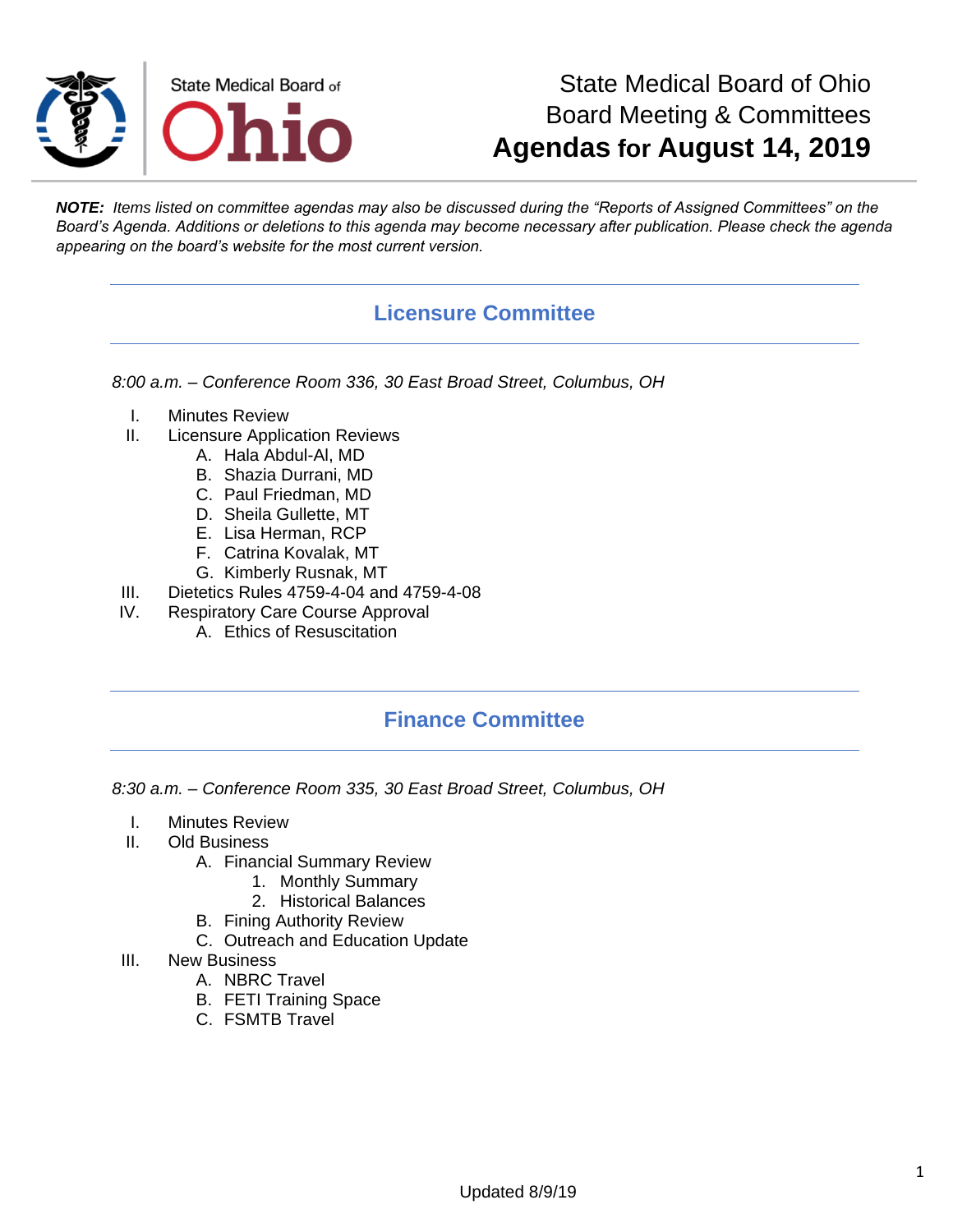

### **Policy Committee**

*9:15 a.m. – Conference Room 336, 30 East Broad Street, Columbus, OH*

- I. Minutes Review
- II. Legislative Update
- III. Rule Review Update
- IV. Amendments to Rules 4731-11-01 and 4731-11-14
- V. Internal Management Rule for Licensure Approval

#### **Compliance Committee**

*Approximately 2:00 p.m. – 3 rd Floor Hearing Room, 30 East Broad Street, Columbus, OH*

- I. Approval of Reports of Conferences
- II. Minutes Review

#### **Medical Marijuana Expert Review Committee**

Approximately 3:00 p.m. – 3<sup>rd</sup> Floor Hearing Room, 30 East Broad Street, Columbus, OH

- I. Review of Condition Petition Process
- II. Expert Reports
- III. Consideration of Autism and Anxiety as Qualifying Conditions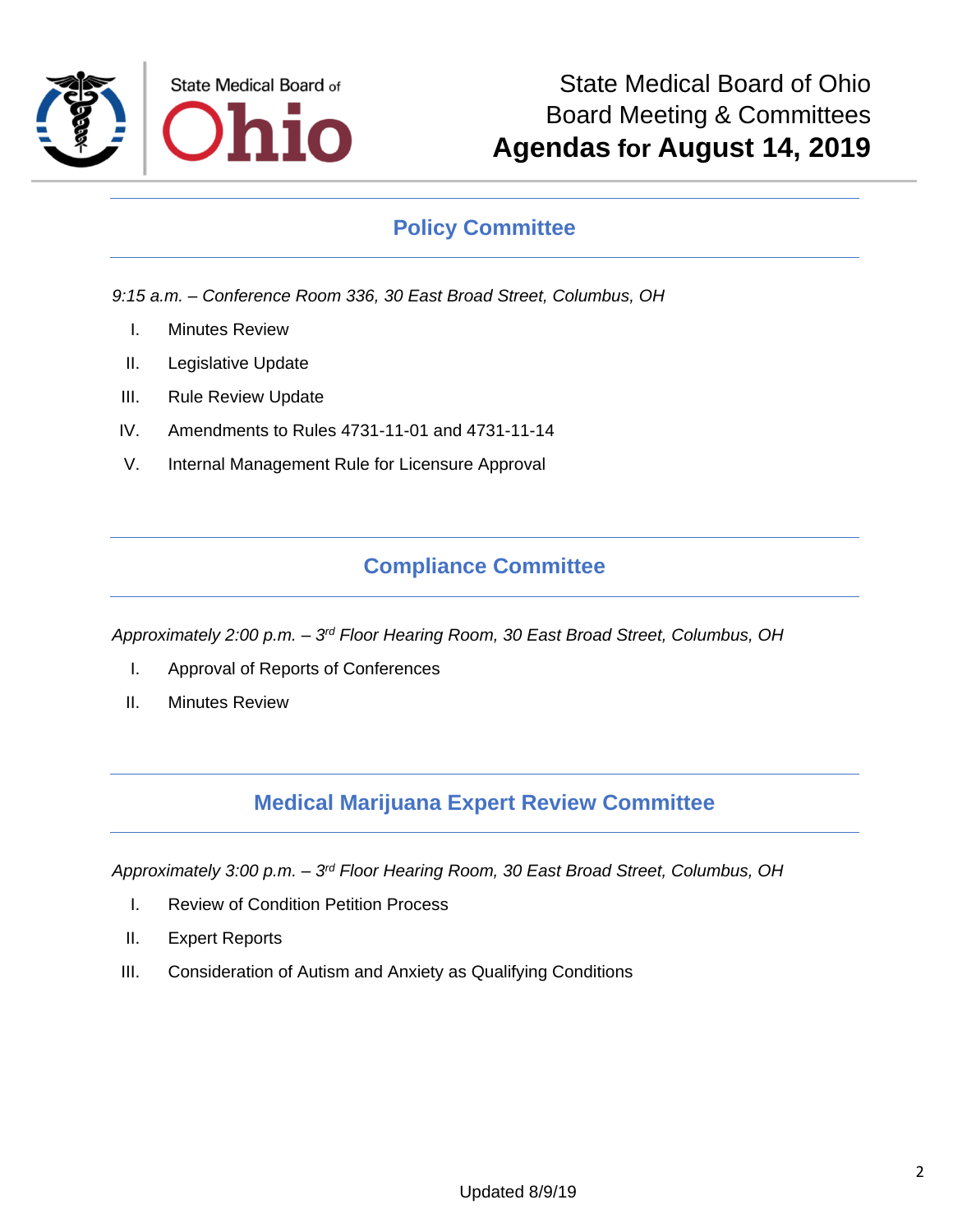

## State Medical Board of Ohio Board Meeting & Committees **Agendas for August 14, 2019**

*NOTE: Additions to this agenda may become necessary. Please check the agenda appearing on the Board's website for the most current version. Agenda items may be discussed out of order, at the discretion of the Board President.*

# **Board Meeting**

*10:00 a.m., 3rd Floor Hearing Room, 30 East Broad Street, Columbus, OH*

- I. ROLL CALL
- II. MINUTES REVIEW
	- A. July 10, 2019 Board Meeting Minutes

#### III. APPLICANTS FOR LICENSURE

- A. Physicians
- B. Allied Professionals
- C. Certificate to Recommend Medical Marijuana
- D. Cosmetic Therapy Exam Results
- IV. REPORTS AND RECOMMENDATIONS
	- A. Robert Hosbrook
	- B. Jacob Osterhues, LMT
	- C. Summer Peplow
	- D. Dana P. Richard, DO
	- E. Christopher Neil Vashi, MD
	- F. Tonya Latrise Williams, LMT
- V. PROPOSED FINDINGS AND PROPOSED ORDERS
	- A. Firas A. Rabi, MD
	- B. Zeljko Stjepanovic, MD
	- C. Laurel Zollars, MD
- VI. FINDINGS, ORDERS, AND JOURNAL ENTRIES
	- A. Taun T. Greynolds, MT
- VII. EXECUTIVE SESSION I